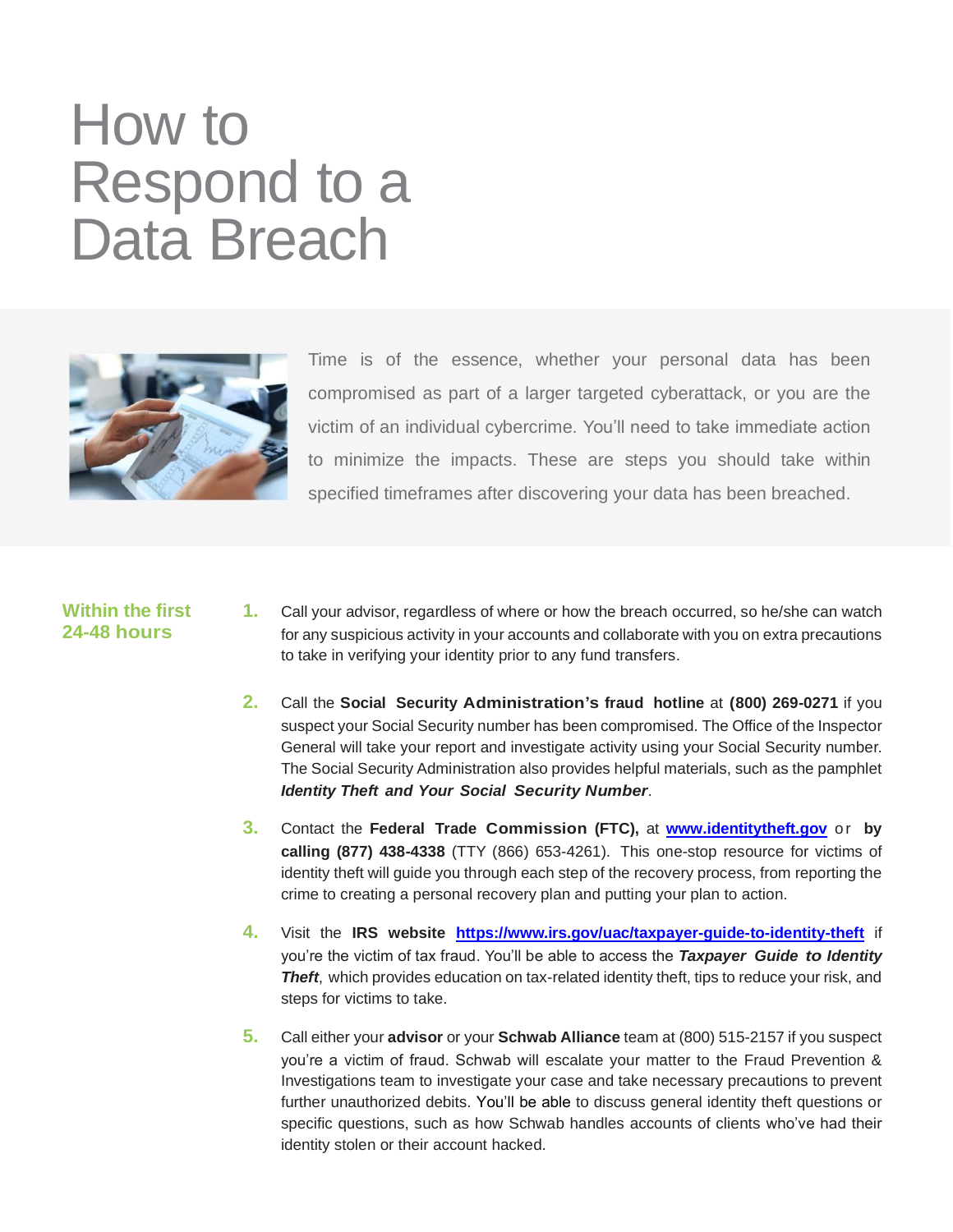## **Within the first 24-48 hours** (continued)

- **6.** If appropriate, close any compromised or unauthorized accounts. Alternatively, you may request a cloned account through Schwab Alliance. This allows an identical account to be opened, your assets moved, and the compromised account closed.
- **7.** Run reputable anti-virus/anti-malware/anti-spyware software to clean your computer.
- **8.** Once you've ensured your computer is virus/malware/spyware free, you should change passwords on your accounts. Make each password unique, long, and strong, and use two-factor authentication when available.

#### **Within the first week**

- **1.** If the breach occurred at a firm with whom you do business, be sure to follow the legitimate directions provided by that firm. If it offers credit protection services, sign-up for the service.
- **2.** Report the crime to your local police, even though the incident may cross multiple jurisdictions. Your local police will file a formal report and may be able to refer you to additional resources and agencies that can help.
- **3.** Report your stolen money and/or identity to one of the three main credit bureaus. Provide the credit bureau with your police report number and ask them to place a fraud alert on your account to prevent additional fraudulent activity. Once the fraud alert is activated, the two other credit bureaus will receive automatic notification and the fraud alert on your credit report will be in place for seven years with all three credit bureaus. (Without your police report number, the alert will only be in place for one year).

**Equifax (800) 525-6285 Experian (888) 397-3742 TransUnion (800) 680-7289**

**4.** Put a freeze on your credit report with each of the main credit bureaus to prevent the unauthorized opening of accounts. Executing a freeze with one credit bureau will NOT automatically update the others. You can easily unfreeze your credit report when needed. Contact the credit bureaus using this contact information for freezes.

| Equifax<br>$(800)$ 685-1111         | www.equifax.com/personal/credit-report-services/credit-freeze/ |
|-------------------------------------|----------------------------------------------------------------|
| <b>Experian</b><br>(888) 397-3742   | www.experian.com/freeze/center.html                            |
| <b>TransUnion</b><br>(888) 909-8872 | www.transunion.com/securityfreeze                              |